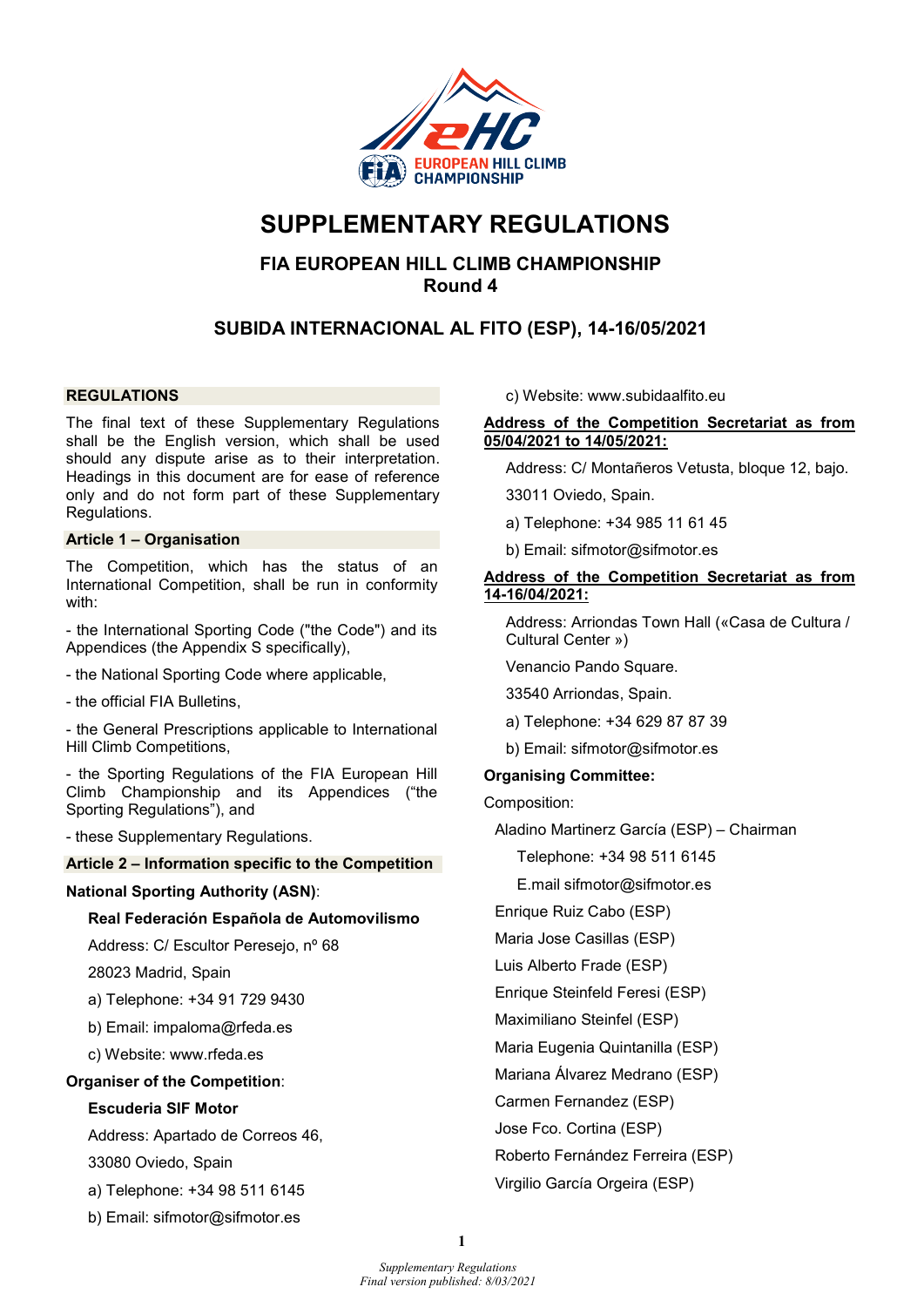

## Characteristics of the course:

- a) Name: XLIX Subida Internacional Al Fito
	- Location: Arriondas, Parres, Spain GPS coordinates:

43º23'25.67" N – 5º11'07.27" O

b) Place of the start (and altitude):

Place: Regional Road AS-260 Km 0.800 (48 metres)

## Place of the finish (and altitude):

 Place: Regional Road AS-260 Km 6.100 (367 metres)

- c) Length: 5.350 metres
- d) Difference in height: 319 metres
- e) Average gradient: 5,96%

## Characteristics of the Competition:

- Number of official practice heats: 3
- Number of official race heats: 3

• Any Driver must mandatorily complete at least one practice heat in order to be allowed to start the race. Special cases shall be submitted to the stewards.

 Driver classifications shall be established by combining the times of each Driver's two best race heats.

## Licence requirements:

Category 1 Drivers: Car driving licence and Grade A, B, C, D or R International Licence.

Category 2 Drivers: Car driving licence and Grade A, B or C International Licence.

Competitors: International.

National/International Licence Equivalence:

The Organising ASN's UPGRADE INTERNATIONAL Licence has the same value as an International Licence for the Competition counting towards the FIA Championship only.

\*Excepting vehicles Gr : CN, D y E2 CAT II (Appendix J. Art. 25.1.1.1)

## Entries:

| <b>Entry closing date:</b> | $05/05/2021 - 24:00$ |
|----------------------------|----------------------|
| Opening of entries:        | 05/04/2021           |

## Entry fee:

- with the organiser's optional advertising: €320

- without the organiser's optional advertising: €620

## Payment methods:

Specification of desired payment method is available on the registration platform.

## Maximum number of participants admitted: 120

## Registration procedure and entry form

The entry form has to be completed directly on the website https://registrations.fia.com/ehc.

In order to be taken into consideration, the entry form, together with the Driver's and Competitor's licences, must be completed and submitted before the closing date.

## Rejections, Withdrawals:

In the event that an entry is rejected or the Competition is cancelled, the entry fees shall be reimbursed in full.

In case of withdrawal for reasons of Force Majeure<br>(no-show for administrative checking and (no-show for administrative checking and scrutineering) after the publication of the entry list, 100% of the base entry fees shall be reimbursed to the Competitor(s), subject to receipt of a written request.

## Programme and Timetable of the Competition:

The full and detailed programme shall be announced by the organiser in a bulletin.

| • 14/05/2021    |                                        |
|-----------------|----------------------------------------|
| $13:30 - 18:30$ | Administrative checking                |
| $13:45 - 18:30$ | Scrutineering                          |
| 14:00           | Stewards' 1st meeting                  |
|                 | (Location: competition secretariat,    |
|                 | Arriondas - « Cultural center »)       |
| $19:00 - 20:00$ | <b>EXHIBITION PARK (ALL VEHICLES)</b>  |
|                 | (Location: La Llera Square, Town Hall, |
|                 | Arriondas)                             |
|                 | Pending COVID conditions               |
| 19:30           | Drivers' briefing                      |
|                 | (Location: Competition Secretariat,    |
|                 | Arriondas - « Cultural Center »)       |
| 20:30           | Stewards' 2st meeting                  |
|                 | (Location: competition secretariat,    |
|                 | Arriondas - « Cultural center »)       |

| 16/05/2021 |                                    |
|------------|------------------------------------|
| 09:30      | Stewards' 3rd meeting              |
|            | Location: Competition Secretariat, |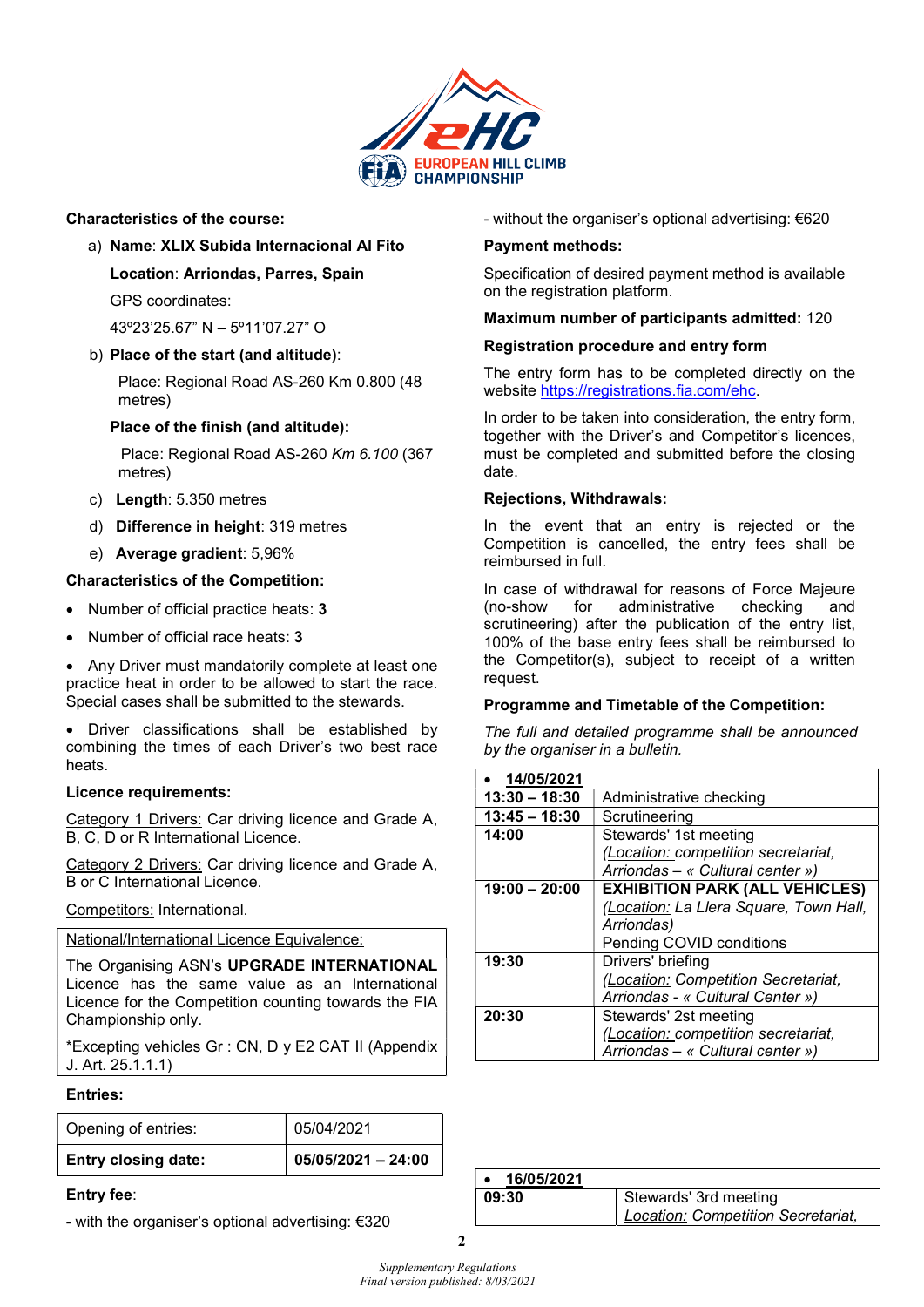

|                     | Arriondas - «Cultural Center»             |  |  |
|---------------------|-------------------------------------------|--|--|
| 11:30               | Official practice -1st heat               |  |  |
| 14:00               | Official practice - 2nd heat              |  |  |
| 16:30               | Official practice - 3rd heat              |  |  |
| 30 min (approx)     | Stewards' 4th meeting                     |  |  |
| after the last race | <b>Location: Competition Secretariat,</b> |  |  |
|                     | Arriondas - «Cultural Center»             |  |  |

| 17/05/2021                                      |                                                                                               |
|-------------------------------------------------|-----------------------------------------------------------------------------------------------|
| 09:00                                           | 1st race heat                                                                                 |
| 11:00                                           | 2nd race heat                                                                                 |
| 13:30                                           | 3rd race heat                                                                                 |
| 30 min (approx.)<br>after the last race<br>heat | Stewards' 5th meeting<br>Location: Competition Secretariat,<br>Arriondas - «Cultural Center») |
| 60 min (approx.)<br>after the last race<br>heat | Podium ceremony<br>Location: Arriondas Town Hall                                              |

## Administrative checking:

Location: Arriondas (Parres-Asturias)

#### Scrutineering:

Location: Arriondas – «Cultural Center».

Additional checks (weighing etc.):

Location: Arriondas – «Venancio Pando square»

#### Parc Fermé:

Location: Arriondas – «La Llera Square»

## Official notice board:

Location: Arriondas – «Cultural Center».

- During practice and race heats:

Competition secretariat (permanent office) and website www.subidaalfito.eu

- During the protest period:

Competition secretariat (permanent office), website: www.subidaalfito.eu and in the Parc Fermé.

## Online notice board (not official):

https://chronomoto.hu/fiahillclimb/

#### Article 3 – Eligible cars – Groups and Categories

#### 3.1 Category 1 – Closed cars:

The Competition is open to cars holding a Pf Technical Sheet (Appendix 6 of the Sporting Regulations), a national technical passport and complying with the technical prescriptions of Appendix 7 of the Sporting Regulations (unless otherwise indicated) for the following groups:

| Group 2 | Pf 40 to 79   |
|---------|---------------|
| Group 3 | Pf 80 to 119  |
| Group 4 | Pf 120 to 159 |
| Group 5 | Pf > 159      |

#### 3.2 Category 2 – Competition cars:

The Competition is open to cars holding a national technical passport and complying with the prescriptions of Appendix J (unless otherwise indicated) for the following groups:

#### Group D/E2-SS (Single-seater)

International Formula or Free Formula single-seater racing cars with a cylinder capacity of  $3000 \text{cm}^3$  or below.

#### Group CN/E2-SC (Sportscar)

Production Sports cars and two-seater competition cars (combined), open or closed, with a cylinder capacity of  $3000 \text{cm}^3$  or below.

For cars with a cylinder capacity over  $3000 \text{cm}^3$  to 6500cm<sup>3</sup> : see Article 10.1.1 a) of the Sporting Regulations.

3.3 Cars will be divided into the following cylinder classes:

Category 1

No division by cylinder class

| <b>Category 2</b> |                                     |  |  |  |  |
|-------------------|-------------------------------------|--|--|--|--|
| Group D/E2-SS     | Up to $1.600 \text{ cm}^3$          |  |  |  |  |
|                   | From 1.601 to 2.000 cm <sup>3</sup> |  |  |  |  |
|                   | From 2.001 to 3.000 $cm3$           |  |  |  |  |
| Group CN/E2-SC    | Up to $1.600 \text{ cm}^3$          |  |  |  |  |
|                   | From 1.601 to 2.000 cm <sup>3</sup> |  |  |  |  |
|                   | From 2.001 to 3.000 $cm3$           |  |  |  |  |
|                   | From 3.001 to 6.500 cm <sup>3</sup> |  |  |  |  |

#### Article 4 – Obligations of Participants

#### Competition numbers:

The organiser shall provide each participant with at least two sets of Competition numbers.

A set of Competition numbers must be clearly displayed on both sides of the car throughout the Competition.

An additional set of Competition numbers (maximum height 15 cm) must be placed on the right side of the windscreen (or, if the car has no windscreen, on a forward-facing part of the car) and on the left side of the rear window.

Cars without their correct Competition numbers shall not be allowed to take the start.

#### Advertising:

3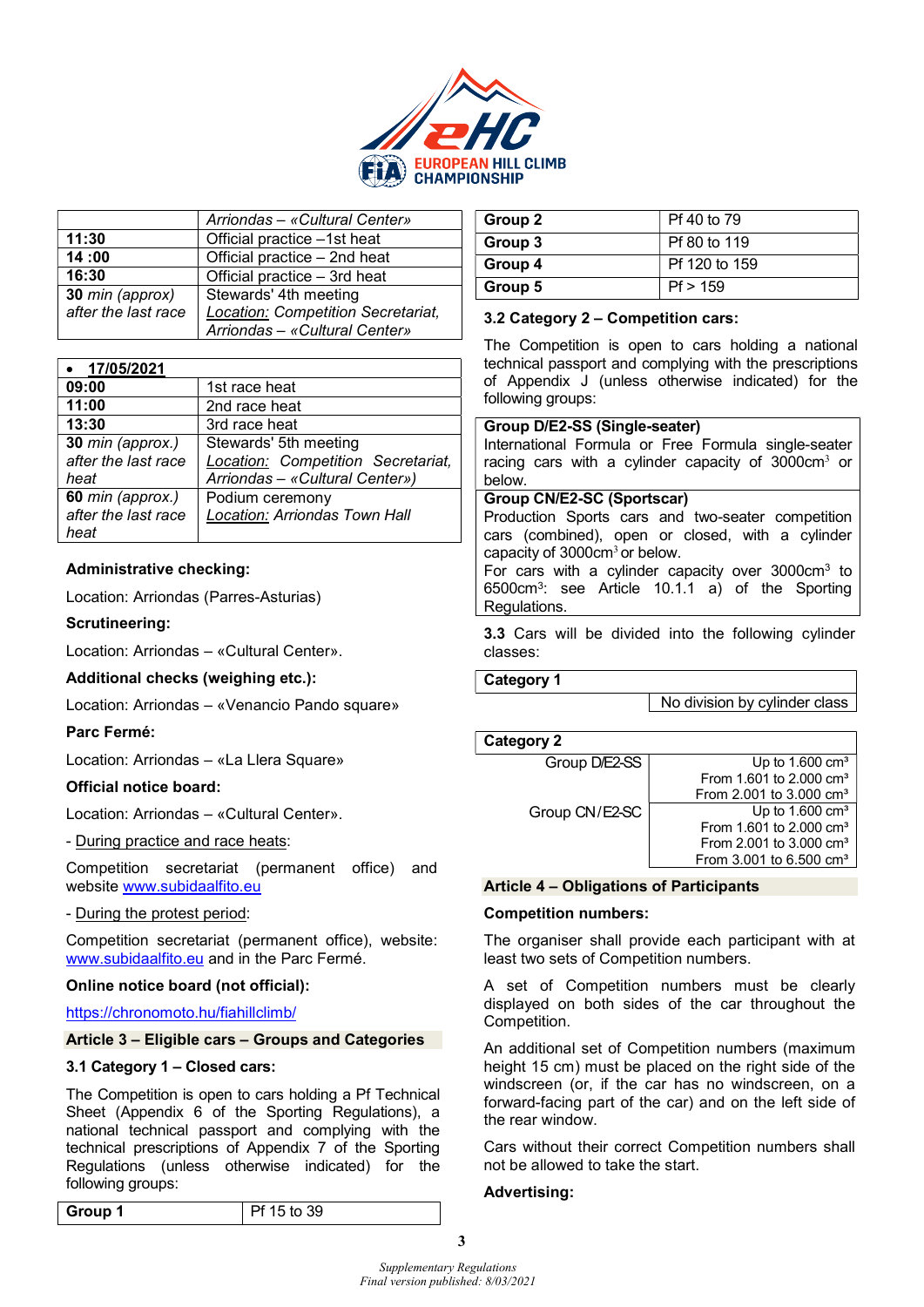

The organiser has made the following advertising arrangements:

- Logo of the "Championship": positioning according to the Appendix to the Sporting Regulations.

- Other: to be announced by the organiser by bulletin.

#### Article 5 – Main officials

A) Clerk of the course: José Fco. Galán Camargo (ESP) Mobile phone: +34 638 954 511 Email: sifmotor@sifmotor.es

- B) Assistant clerk(s) of the course: Jose Luis Alonso (ESP) Jorge L. Sanchez Criado (ESP) Juan Olegario Conde García (ESP)
- C) Panel of stewards: Dusan Koblisek (HRV) – Chairman / FIA Pedro Melvill (PRT) / FIA Ignacio Martin Cordera (ESP)
- D) FIA observer: Kevin Ferner (DEU)

FIA technical observer: Gordon Forbes (GBR)

- E) ASN observer: Pablo Andrés Pérez (ESP)
- F) FIA technical delegate: Giandomenico Di Massa (ITA)
- G) Chief scrutineer: Francisco Castilla (ESP)

#### H) Scrutineers:

Angel Luis Seoane (ESP) Antonio del Pozo Jodar (ESP) Miguel A. Hernandez (ESP) David Santervas (ESP) Jose Ramon Pinal Perez (ESP)

- I) Medical officers: Miguel Torres Campa Santamarina (ESP) – Chief medical officer
- J) Chief timekeeper: Juan Jose Llanos Gutierrez (ESP) Company: tiemposonline.com

 FIA timekeeping delegate: Benedek Lazar (HUN) Company: Chronomoto

K) ASN safety delegate: Joan Nadal (ESP)

> Organiser's safety delegate: Enrique Ruiz Cabo (ESP)

- L) Secretary of the Competition: María Altagracia Ramos López (ESP)
- M) Stewards' secretary: Maria Eugenia Quintanilla (ESP)

N) Competitor relations officer(s): Pedro Carlos García (ESP) Mobile phone: +34 639 170 900 Antonio Rito (PRT) Mobile phone: +351 919 47 119 Gonzalo García López (ESP) Mobile phone: +34 699 420 132 José Rodríguez Campos (ESP) Mobile phone: +34 609 505 065 Antonio Ferreira (PRT) Mobile phone: +351 969 859 242

#### Email: sifmotor@sifmotor.es

O) Service park supervisor(s): Pablo Rodriguez (ESP) Email: sifmotor@sifmotor.es Luis Alberto Frade (ESP) Email: sifmotor@sifmotor.es

#### Article 6 – Insurance

In accordance with legal requirements, the organiser has taken out one or more insurance policies against the following risks:

Insurance coverage:

A) Personal Injury: up to €70 million per claim.

B) Damage to Property: up to €15 million per claim.

Note: Competitors are reminded that only damage caused by the Organiser's and Drivers holders are covered by the policy of RC hired by the organization. This excludes damage to the drivers or vehicles registered.

The organiser's third-party insurance is valid for the entire duration of the Competition, not only during official practice and race heats but also for travelling from the parking area to the course of the Competition and back.

#### Article 7 – Protests and appeals

Protest fee: €1.000.

International appeal fee (FIA): €3000.

Any protest must be lodged in accordance with the prescriptions of the Code. Protests must be made in writing and given to the clerk of the course or to his assistant, or in their absence to a steward, accompanied by the requisite protest fees.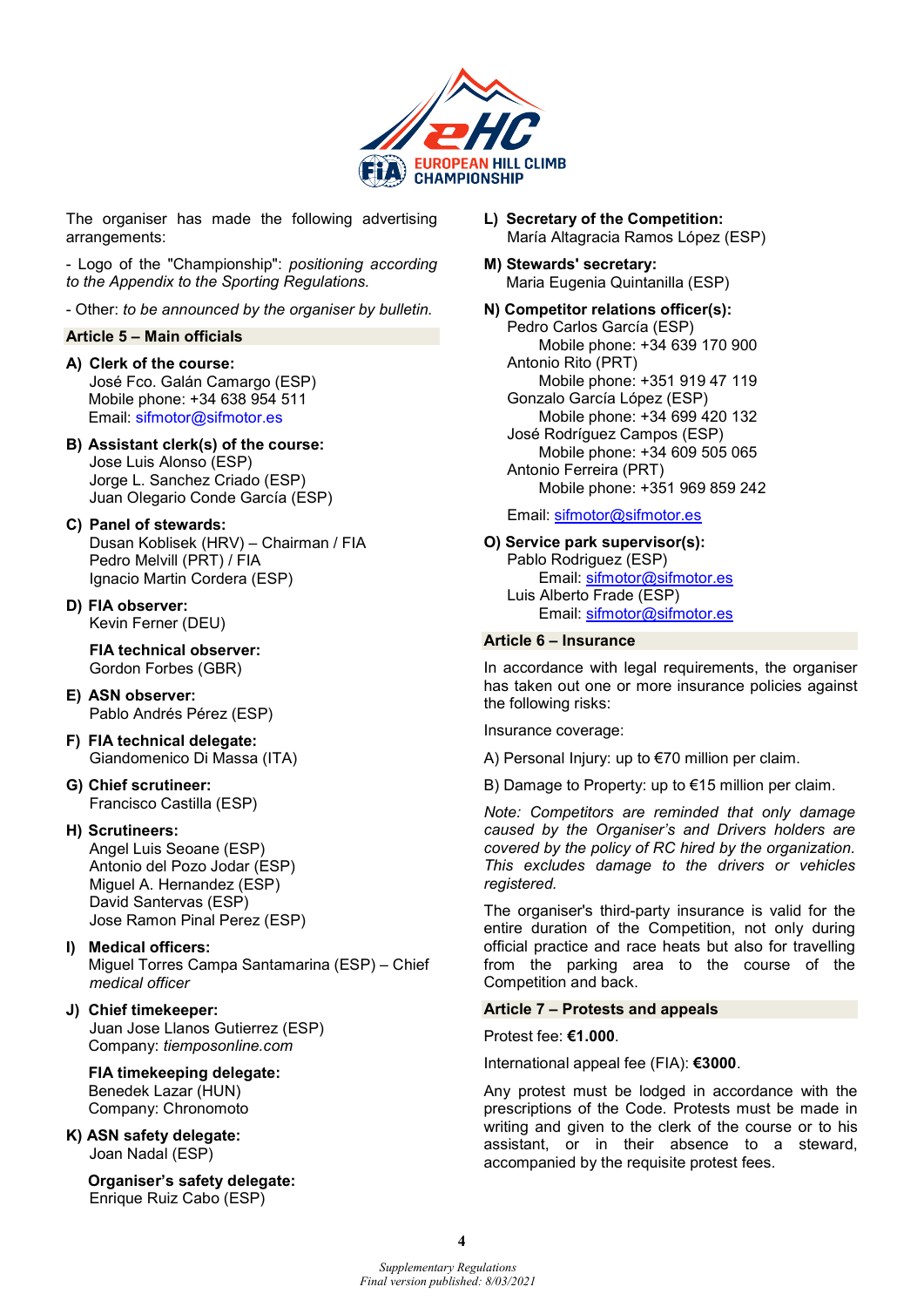

If the protest requires the dismantling and reassembly of various parts of a car, the claimant must also pay a deposit which shall be set by the stewards.

A breakdown of the protest deposit fees if dismantling is required must be published on the official notice board or be available upon request from the organiser.

The International Court of Appeal will hear, in the context of a Competition forming part of an FIA Championship (which includes the FIA European Hill Climb Championship), appeals against decisions of the stewards of a Competition brought by organisers, Competitors, Drivers or other licence-holders that are addressees of such decisions or that are individually affected by such decisions. In this case, the ASNs cannot refuse to give their assistance and agreement.

#### Article 8 – Podium, Prizes and Awards:

#### 8.1 Trophies and Cash prizes

The classifications shall be established and shall entail the distribution by the organiser of awards and cash prizes as follows:

#### a) General classification

| <b>General classification of the Championship</b><br>(all Championship groups combined) |      |       |  |  |
|-----------------------------------------------------------------------------------------|------|-------|--|--|
| Cash prize<br><b>Trophy</b>                                                             |      |       |  |  |
| 1st                                                                                     | €500 | 1 Cup |  |  |
| 2nd                                                                                     |      | 1 Cup |  |  |
| 3rd                                                                                     |      | 1 Cup |  |  |

## b) Category

| <b>Classification for each Championship Category</b> |            |               |  |
|------------------------------------------------------|------------|---------------|--|
|                                                      | Cash prize | <b>Trophy</b> |  |
| 1st                                                  | €300       |               |  |
| 2nd                                                  | €200       | -             |  |

c) Group

| <b>Classification for each Champ. Group Category 1</b> |            |       |       |       |        |       |
|--------------------------------------------------------|------------|-------|-------|-------|--------|-------|
|                                                        | Cash prize |       |       |       | Trophy |       |
|                                                        | Gr.1       | Gr. 2 | Gr. 3 | Gr. 4 | Gr. 5  |       |
| 1st                                                    | €500       | €500  | €500  | €500  | €500   | 1 Cup |
| 2nd                                                    | €400       | €400  | €400  | €400  | €400   | 1 Cup |
| 3rd                                                    | €300       | €300  | €300  | €300  | €300   | 1 Cup |
| 4th                                                    | €200       | €200  | €200  | €200  | €200   |       |
| 5th                                                    | €100       | €100  | €100  | €100  | €100   |       |

| <b>Classification for each Champ. Group Category 2</b> |                   |               |  |  |
|--------------------------------------------------------|-------------------|---------------|--|--|
|                                                        | <b>Cash prize</b> | <b>Trophy</b> |  |  |
|                                                        |                   |               |  |  |

|     | Gr. DIE2-SS | Gr. CN/E2-SC |       |
|-----|-------------|--------------|-------|
| 1st | €500        | €500         | 1 Cup |
| 2nd | €400        | €400         | 1 Cup |
| 3rd | €300        | €300         | Cup   |
| 4th | €200        | €200         | -     |
| 5th | €100        | €100         | -     |

#### d) Class (Category 2 only)

| <b>Classification for each Class</b> |            |               |  |
|--------------------------------------|------------|---------------|--|
|                                      | Cash prize | <b>Trophy</b> |  |
| 1st                                  | €65        | -             |  |

#### 8.2 Special prizes

Not applicable

#### 8.3 Trophies

a) In groups with fewer than 3 starters, only the Driver who finishes first shall receive a trophy.

b) All trophies are cumulative and may be combined with one another and with other prizes awarded by the organiser in the other jointly-organised Competitions.

#### c) Awarding of prizes:

 Trophies are awarded during the podium ceremony.

#### 8.4 Cash Prizes

a) Cash Prizes shall be awarded regardless of the number of Drivers who take the start.

b) All cash prizes are cumulative and may be combined with one another and with other prizes awarded by the organiser in the other jointly organised Competitions.

#### c) Awarding of prizes:

 Cash prizes must be collected from the following location:

Location: At the Competition Secretariat

Address: Arriondas Town Hall («Casa de Cultura / Cultural Center»)

Time: One hour after the end of the awards ceremony.

Failing which they shall be retained by the organiser.

#### Article 9 – Additional provisions by the organiser

## 9.1 Safety - Environmental protection – Drivers' parks

Each driver must